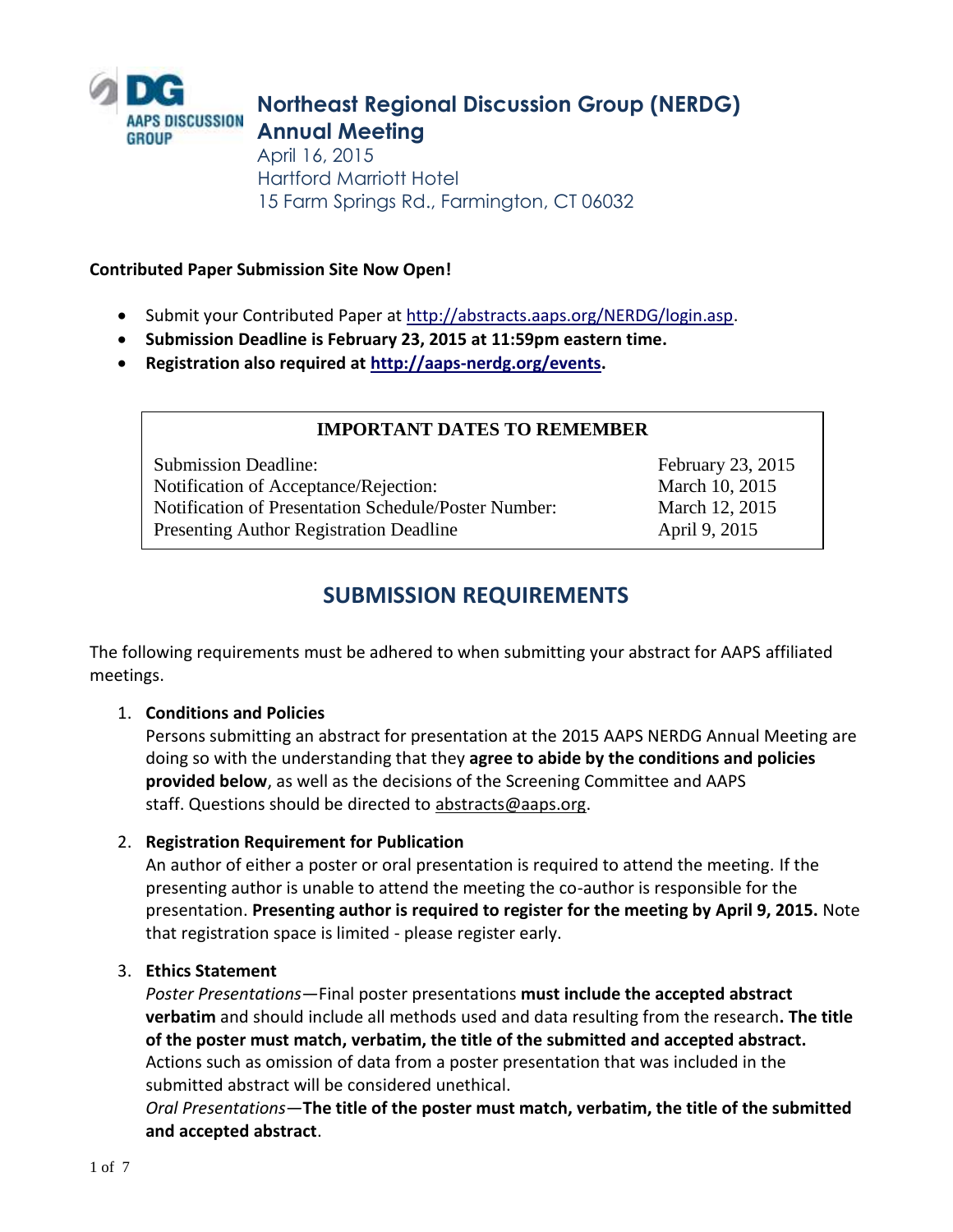# **ABSTRACT POLICIES AND PROCEDURES**

#### **Before you begin:**

- The submission system can be accessed at [http://abstracts.aaps.org/NERDG/login.asp.](http://abstracts.aaps.org/NERDG/login.asp)
- The submission site is not compatible with some browsers—we recommend using Internet Explorer.
- If you are unable to use all the features of the site, contact your system administrator and request the allowance of cookies.
- To ensure receipt of all abstract related correspondence, please add the following addresses to your contact list, [abstracts@aaps.org](mailto:abstracts@aaps.org) and [homricht@aaps.org.](mailto:homricht@aaps.org)
- Registration for the meeting is also required in order to present at [http://aaps](http://aaps-nerdg.org/events/)[nerdg.org/events/.](http://aaps-nerdg.org/events/)

#### **Permissions/Clearances**

- It is the responsibility of the author(s) to obtain the necessary permissions and clearances for all research prior to submission of the abstract.
- AAPS assumes no liability or responsibility for the publication of any material that is submitted. Therefore, use of the AAPS logo in any abstract submission or poster presentation is **STRICTLY PROHIBITED**.

## **Abstract Revisions**

- Revisions can be made at any time before the February 23, 2015 submission deadline.
- **If you revise your abstract submission you must repeat all submission steps.** Failure to complete all the steps may result in an incomplete submission and your abstract will not be sent to the Screening Committee. Revisions cannot be made after the submission deadline of February 23, 2015.
- Proofread, spell-check and make sure all authors are listed on your abstract before submitting as the abstracts will be printed exactly as they appear when submitted.
- *Author names should be submitted as they should appear in the abstract*.

## **Notification of Receipt and Verification of Submission**

- You will receive immediate email confirmation of completion if you have "**Successfully Submitted**" the abstract. This notification only confirms receipt of your submission and is not a notification of acceptance.
- If you do not receive immediate email confirmation, then your submission is not complete. You will need to log back on to the submission website to complete the submission process. (*See Abstract Revisions Above*.)
- If you go back into the submission site or review your abstract for any reason, you must complete the submission steps again (*See Abstract Revisions*) in order to ensure your abstract is in the correct "**Successfully Submitted**" status.

## **Notification of Acceptance/Rejection**

- Status notifications will be sent via email on **March 10, 2015**. Notification and other correspondence will be sent to the submitting author, presenting author, and Primary Investigator.
- **If there is a change in presenting author after the final submission deadline, contact AAPS** at [abstracts@aaps.org.](mailto:abstracts@aaps.org)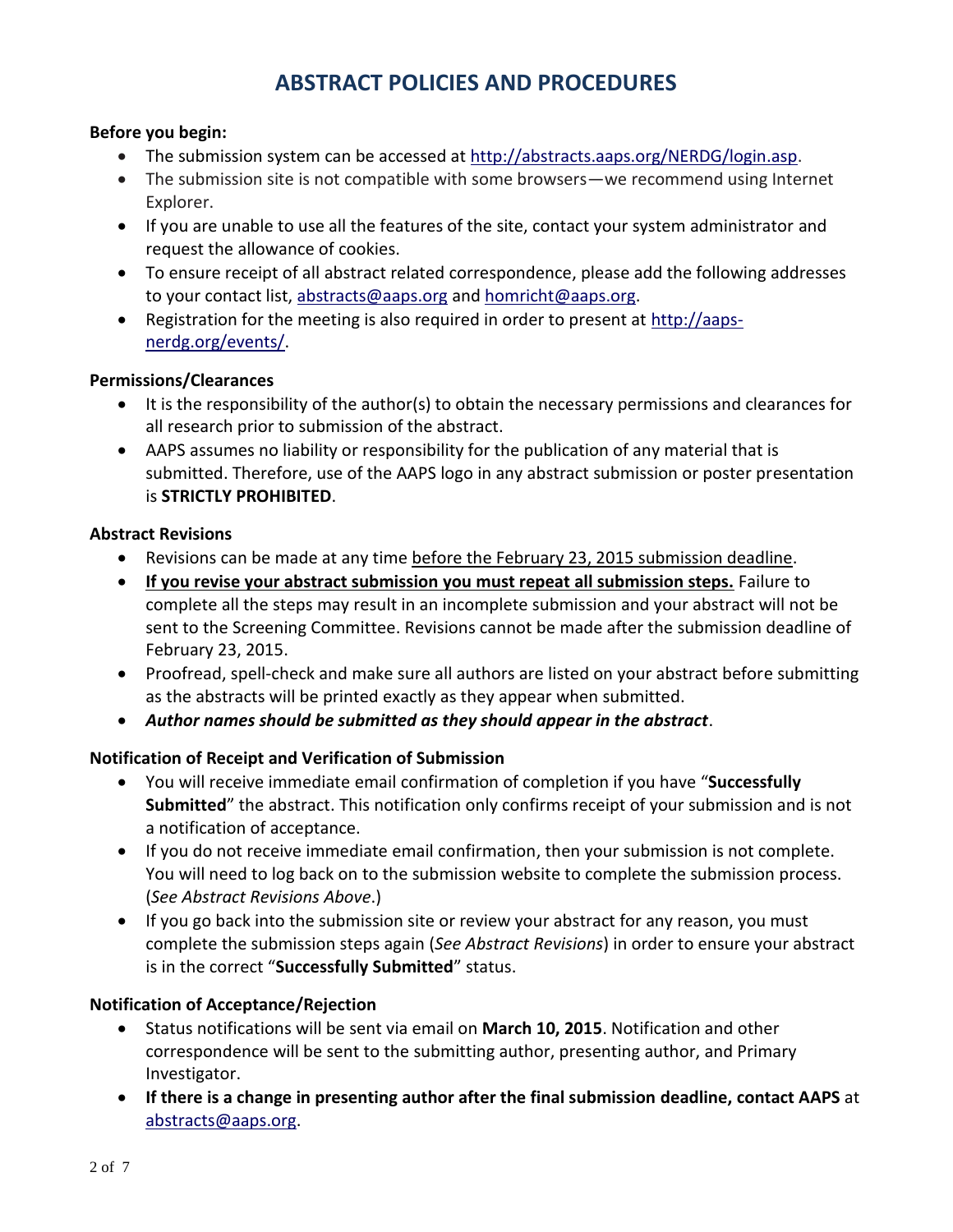#### **Notification of Presentation Schedule and Poster Number**

- Schedule and Poster Number Notifications will be sent via email by **March 12, 2015** with the presentation date, time and Poster Number for the abstract.
- If you do not receive notification at that time, please contact AAPS at [abstracts@aaps.org](mailto:abstracts@aaps.org) for an update on the schedule of your abstract.
- Notifications will be sent to the submitting author, presenting author, and Primary Investigator.

#### **Abstract Withdrawal**

- To withdraw your abstract, written notification must be sent to [abstracts@aaps.org](mailto:abstracts@aaps.org)**.**
- You may withdraw your poster at any time.
- The notification must be from the submitter of the abstract and should include the submission ID number, abstract title, authors, and the contact information of the submitter including phone number.
- AAPS will acknowledge all withdrawal notifications by email.

# **ABSTRACT SUBMISSION INSTRUCTIONS**

The submission system can be accessed at [http://abstracts.aaps.org/NERDG/login.asp.](http://abstracts.aaps.org/NERDG/login.asp)

**You will need to create a new user account for each AAPS Meeting that has Contributed Paper abstract submissions.** 

## **AAPS members**

- Click on the *Create New User with AAPS Member ID* link.
- All contact information is automatically entered after you provide your membership number (*check to make sure all information is up-to-date*).
- If you do not know your membership identification number, contact AAPS at [membership@aaps.org](mailto:membership@aaps.org) or by calling +1.877.998.2277 for assistance.

#### **Non-members**

- Click on the *New User* link.
- Input the information requested on the *Login Information* page (*be sure your email address is correct before submitting*).
- Then click Enter—your login and password will be sent to the email address you provided.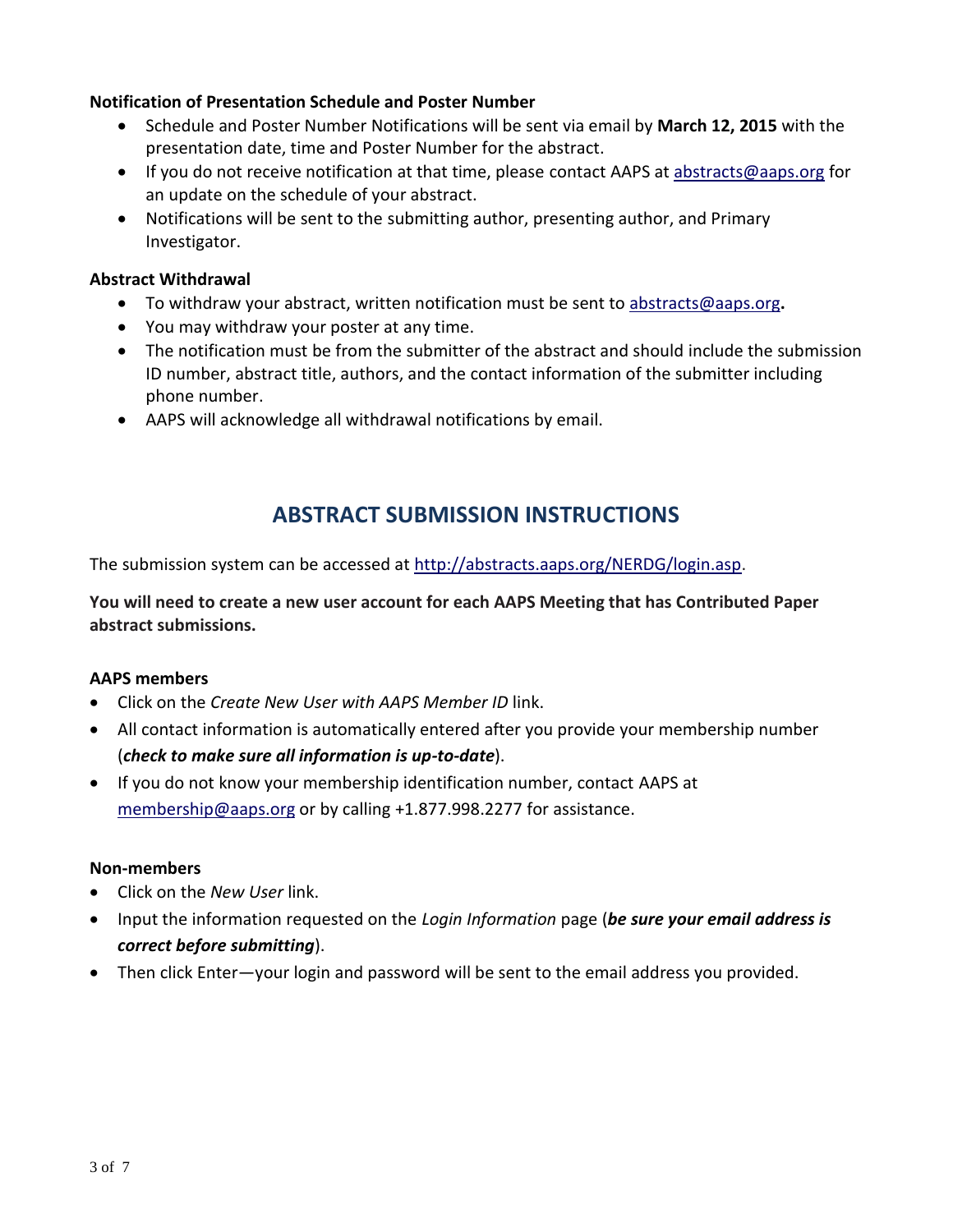## **SIX (6) STEPS TO THE SUCCESSFUL SUBMISSION OF ABSTRACTS**

*(Note: DO NOT USE ALL Capitals at any time during the submission process.)*

#### **Step One—Copyright**

• Read and acknowledge the Copyright.

#### **Step Two—Authors**

- When adding your authors you must designate a Presenting Author and a Main Author. One author can be designated as both the main author and the presenting author.
- The authors can be in any order you designate and the arrows in the Promote/Demote columns allow the order to be rearranged.
- Enter first names only in the 'First Name Box'. *Do not use All Capitals!*
- Enter your full middle name in the 'Middle Name Box'. *Do not use All Capitals!*
- Enter last name or family name in the 'Last Name Box'. If your last name is hyphenated, include the hyphen (-) between the two names. *Do not use All Capitals!*
- When you are finished **click** on the *Finished Adding Authors* link.

#### **Step Three—Abstract**

- Copy and paste your text from a word document into the Title, Purpose, Methods, Results and Conclusions sections.
	- **Fill in the Title**—**Do not use ALL Capitals** in the title or any portion of the abstract. Capitalization should be in the Headline Style—*the first and last words of title and all other major words are capitalized*. Do not include a period at the end of your title.
	- $\checkmark$  This is the only place you enter your title.
	- **Fill in the Purpose, Methods, Results, and Conclusions**. There is a 350 word limit, excluding the title and authors, so you will need to defer to the counts at the bottom of this screen.
	- **Special Characters**—if your abstract contains symbols or special characters, please make sure they are converted correctly during the proofing stage. The table below shows the available symbols/characters. If these do not convert properly, go back to the text boxes and use the table by clicking on the symbol while your curser is in the appropriate place within the text. This will insert html code for the symbol. Once you have completed this, proof your abstract again.
- If you include graphics or tables in your abstract, the images must be in **jpg** or **gif** file format. A limit of two (2) images may be uploaded for your abstract. Image labels or captions such as 'Table 1' or 'Image 1' should be included in the image file.

## **Upload Graphics**

- $\checkmark$  **jpg** or gif file formats and will automatically be resized to the submission site specifications.
- $\checkmark$  Images will appear with a maximum height of 200 pixels. The width of the image will depend on how many images you upload.
- $\checkmark$  You may upload no more than two (2) graphic files for your abstract.

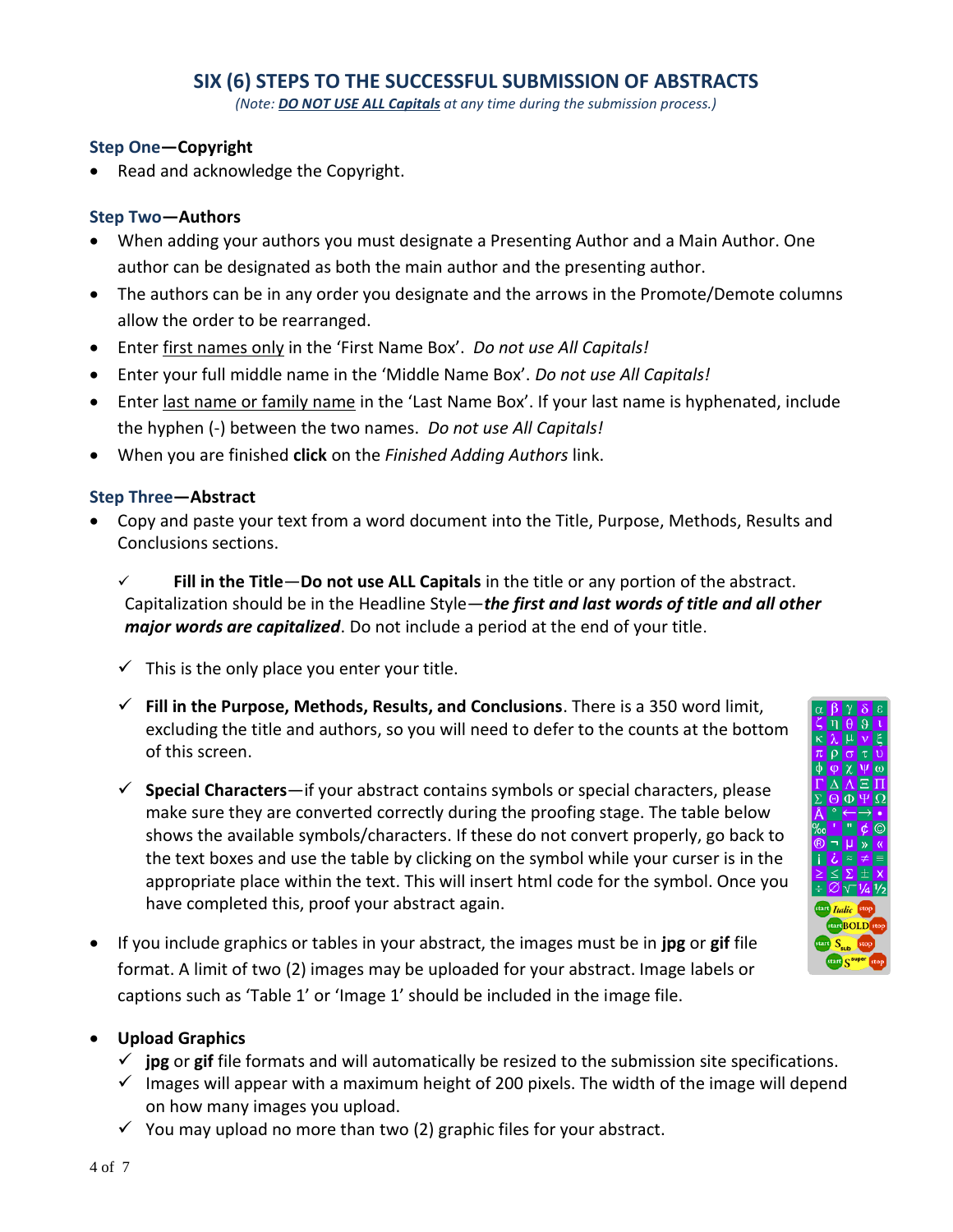- $\checkmark$  Include a caption for the graphic as part of the graphic (example: Table 1 or Image 2).
- $\checkmark$  Once you have uploaded your image(s)/graphic(s), click on the 'Finished Adding Images" button.
- Please make sure your graphic is legible during the *Proofing Stage.*
- **Whether you upload images or not, you must click on the 'Finished Adding Images' before you can move on in the submission process**.
- Select *Preview* to proof your abstract. Carefully review the proof for spelling, grammar, special characters and images. Close the preview window and make edits if necessary.
- Once satisfied the abstract is complete, select *Continue*.

## **Step Four—Abstract Details**

- The topic structure includes **SUBMISSION PRESENTATION PREFERENCE** | **Topic**
- All Submission Presentation Preference choices will have a Topic. You will be required to pick one (1) presentation type. The committee may contact you for alternative presentation types after screening is complete.
- A full list of paper topics is on page 7.
- Select the Submission Presentation Preference from the pull-down menu.
- From Topic section pull down menu make the selection that is most relevant to your submission.
- Answer the *Are you a Student* question.
- Fill in your Primary Investigator contact information (*required for all submissions*).
- When completed click on the *Save & Continue with My Abstract* link.

## **Step Five—Proofread**

- Click *Proofread* button to review your submission to confirm that it is complete.
- If satisfied, close the proofread box and select *Accept My Abstract*.
- If you want to make further changes, select *Resubmit My Abstract***.**
- If you do not want to choose either of these options you can log off and return later (*In the upper left hand corner there is a link to Logoff)*.
- *Proofread your abstract before you accept it, no changes can be made after the submission deadline of February 23, 2015.*

## **Step Six—Submit Your Paper**

- You must click *Accept My Abstract* to successfully complete the submission process.
- You will receive immediate email confirmation of completion, if you have "**Successfully Submitted**" the abstract. This notification only confirms receipt of your submission and is not a notification of acceptance.
- If you do not receive immediate email confirmation then your submission is not complete or you have input your email address incorrectly. You will need to log back onto the submission website to complete the submission process or correct your email address.
- **If you revise your submission or go into your account or abstract for any reason**, **you must repeat all submission steps**. **Failure to complete all the steps may result in an 'Incomplete Submission' and your abstract will not be sent to the Screening Committee**.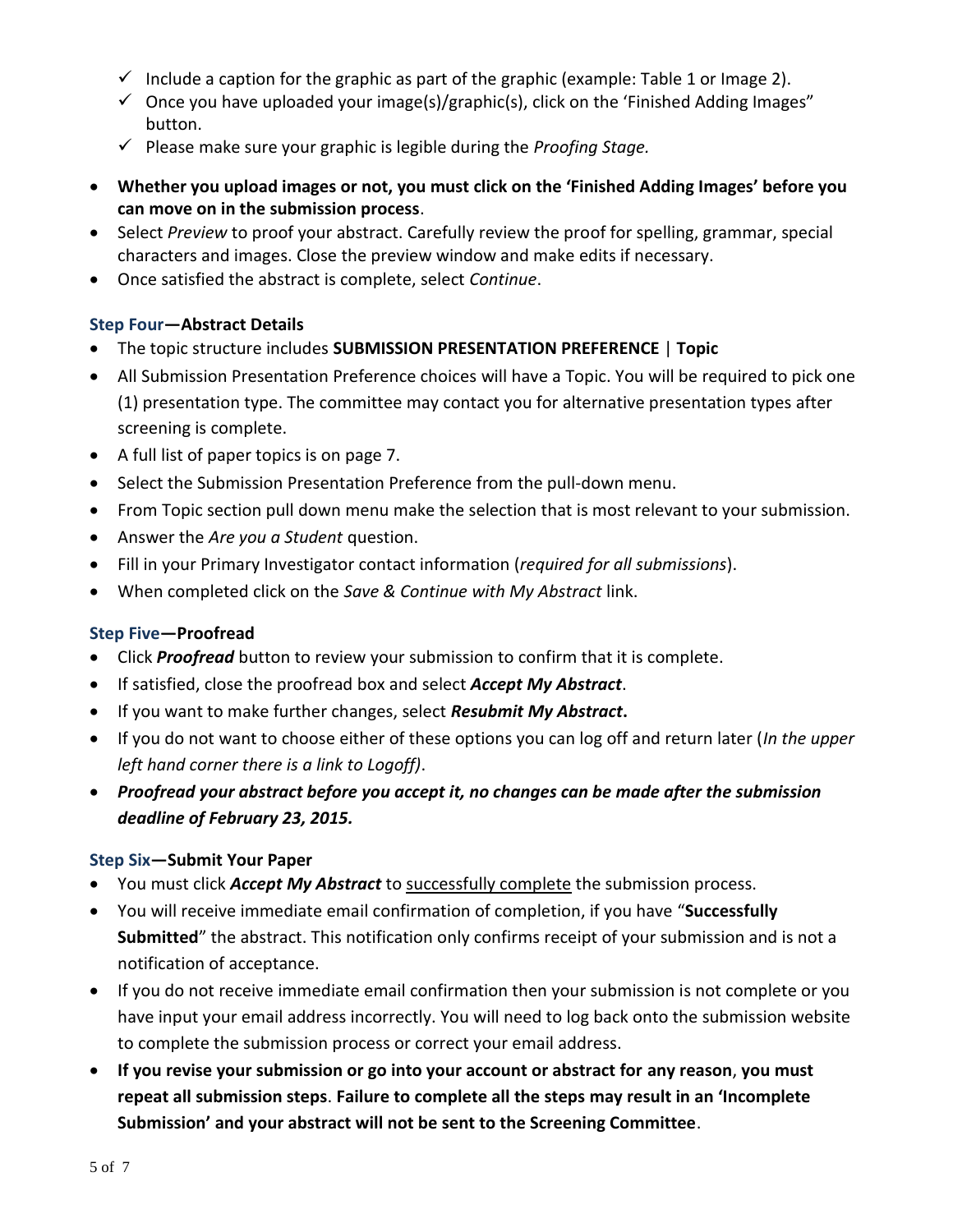#### **Need Technical Help?**

If you have any questions or are experiencing difficulties in the submission process, contact AAPS [abstracts@aaps.org.](mailto:abstracts@aaps.org)

**Note:** *Do not send abstracts directly to the Committee. All abstracts must be submitted online according to the Call for Papers*.

# **Sample Abstract**

**(Example of Correct Title)** Quantitative Determination of Compound X in Rat and Dog Plasma using LC/MS/MS

**(Example of INCORRECT Title)** QUANTITATIVE DETERMINATION OF COMPOUND X IN RAT AND DOG PLASMA USING LC/MS/MS Author(s) Affiliation(s)

**Purpose** To develop and validate an LC/MS/MS method for the determination of compound X, an anti-cancer agent in rat and dog plasma.

**Methods** This method utilized a solid phase extraction from 0.1 mL plasma with an Isolute C2 cartridge and methanol as eluent. HPLC separation was carried out on a Phenomenex Luna C18 column (150 x 4.6 mm) column at a flow rate of 0.3 mL/min with an analysis time of 4.5 minutes. Compounds were eluted using a mobile phase of H<sub>2</sub>O/CH<sub>3</sub>CN/HCOOH: 70/30/0.1 (v/v/v), pH 4.0. Compound Y, a structural analogue of compound X was used as the internal standard to account for differences due to adsorption, extraction, and instrumental performance. Mass spectrometry detection was carried out with a PE Sciex API  $III<sup>+</sup>$  triple quadrupole mass spectrometer equipped with a Turbo IonSpray as LC/MS interface. ESI mass spectra were acquired in positive ion mode with multiple reaction monitoring.

**Results** No matrix interference was observed across the elution windows of X and Y, indicating the specificity of the method. Acceptable intraday and interday assay precision (<5% CV) and accuracy (<10% diff.) were observed over a linear range of 1-1500 nM for both matrices. The mean  $(n=3)$  correlation coefficients in rat and dog plasma were  $0.9998\pm0.0001$  and  $0.9997\pm0.0002$ , respectively. The mean extraction recovery was  $91.2 \pm 2.5\%$  and  $90.1 \pm 4.6\%$  for rat and dog plasma, respectively.

**Conclusion** A validated method which was robust, sensitive, specific, accurate, and reliable was developed. The method has been used to quantify rat and dog plasma for pharmacokinetic and drug safety studies.